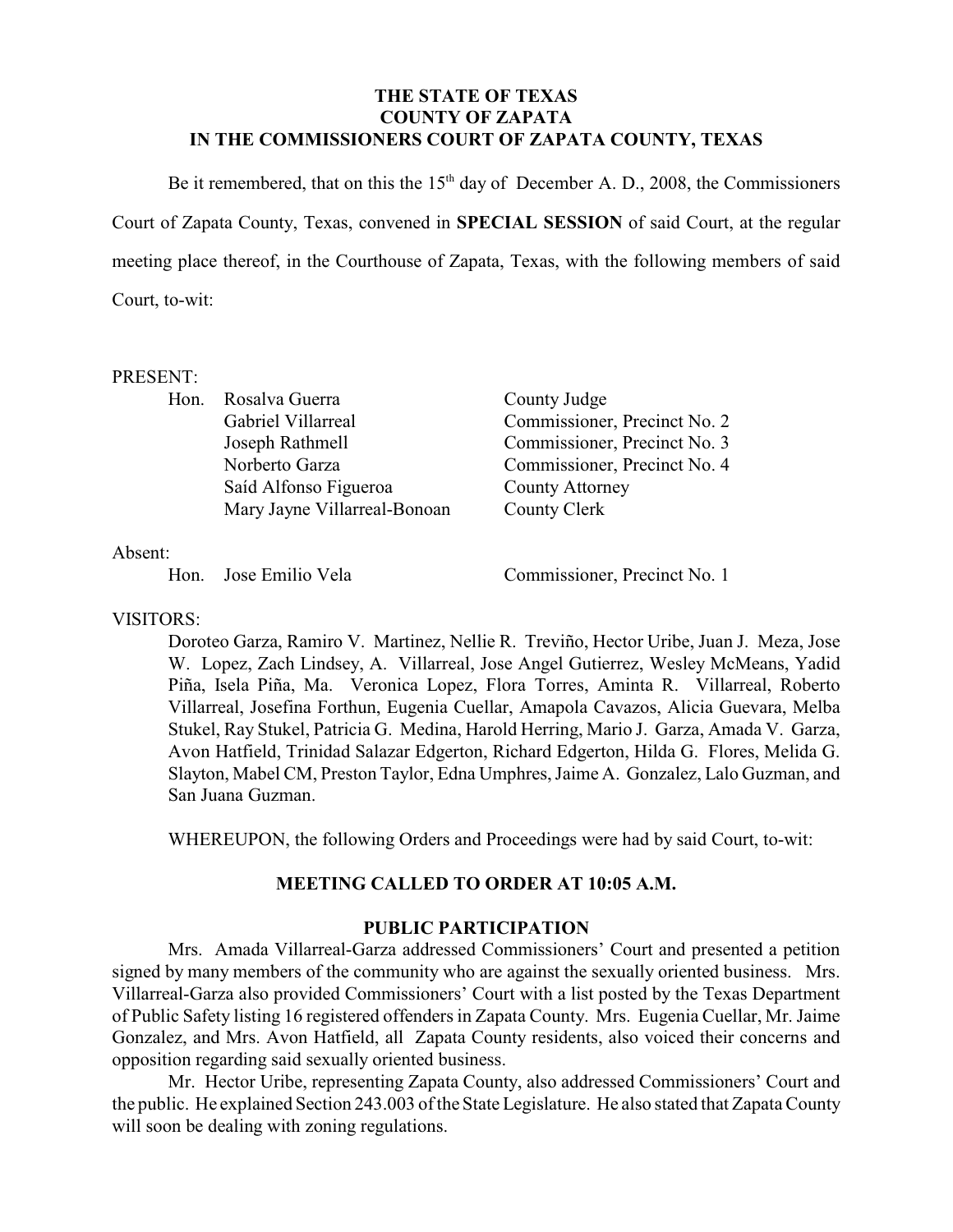### **MOTION WAS MADE BY COMMISSIONER GARZA, SECONDED BY COMMISSIONER VILLARREAL TO ENTER INTO EXECUTIVE SESSION AT 10:45 A.M.**

### **MOTION WAS MADE BY COMMISSIONER GARZA, SECONDED BY COMMISSIONER RATHMELL TO RETURN TO REGULAR SESSION AT 12:20 P.M.**

## **NO ACTION WAS TAKEN ON BRIEFING FROM COUNTY ATTORNEY AND MR. HECTOR URIBE TO TAKE APPROPRIATE ACTION REGARDING THE CREATION OF AN ORDINANCE PROHIBITING THE ESTABLISHMENT OF ADULT ORIENTED BUSINESSES WITHIN THE ZAPATA COUNTY FALCON ZONE AREA AS REQUESTED BY JOSEPH RATHMELL, PCT. 3**

Mr. Hector Uribe announced that a hearing would be held at which time appropriate action would be taken.

## **NO ACTION WAS TAKEN ON BRIEFING FROM COUNTY ATTORNEY AND MR. HECTOR URIBE REGARDING THE EXISTING CONTRACT WITH ZAPATA COUNTY MEDICAL GROUP AS REQUESTED BY COMMISSIONER JOSE EMILIO VELA, PCT. 1.**

#### **COMMUNICATIONS**

Judge Guerra announced that she had receive a letter from TCEQ stating that our water system has been chosen to receive a TCEQ 2008 Public Drinking Water Recognition Program award. She also mentioned that she receive a letter from USDA of grant approval for the Las Palmas drainage project.

#### **ORDER APPROVING \$40,000 FOR CONSTRUCTION OF A 60'X24' METAL BUILDING AT RECYCLE CENTER FOR HORIZONTAL BALER**

Motion was made by Commissioner Rathmell, seconded by Commissioner Garza, to approve \$40,000 for the construction of a 60'x24' metal building at the recycling center for the horizontal baler. (Funds from acct. 10-409-706 or 10-590-488), as requested by County Judge Rosalva Guerra.

The above motion, being put to a vote, was approved by the affirmative vote of all members of the Court.

### **ORDER APPROVING RENEWAL OF THE ZAPATA COUNTY GENERAL LIABILITY INSURANCE COVERAGE FOR FY 08-09 PROVIDED BY TRIDENT INSURANCE SERVICES, LLC**

Motion was made by Commissioner Garza, seconded by Commissioner Rathmell, to approve renewal of the Zapata County General Liability Insurance coverage for FY 08-09 provided by Trident Insurance Services, LLC., as requested by Romeo Salinas, County Treasurer.

The above motion, being put to a vote, was approved by the affirmative vote of all members of the Court.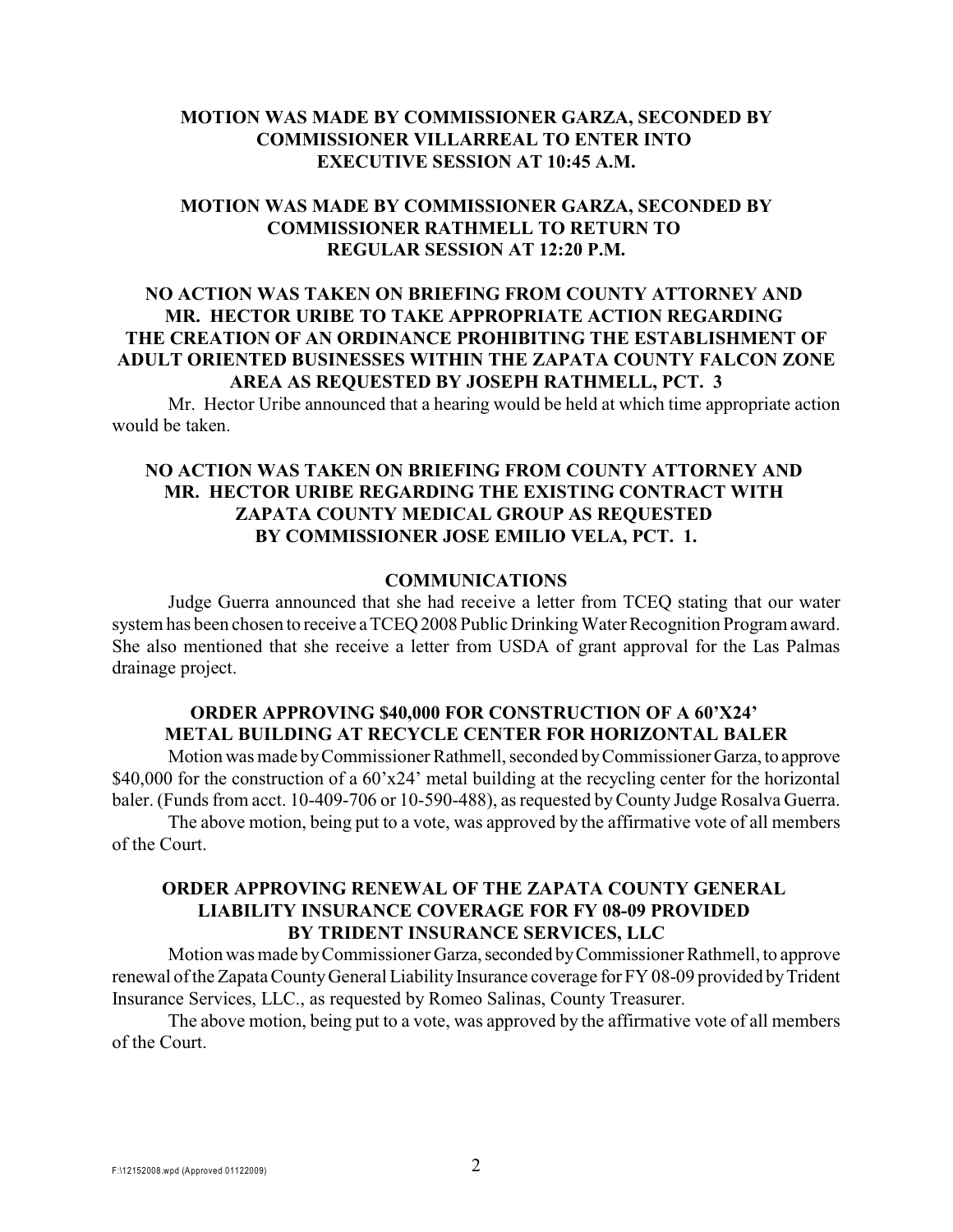### **ORDER APPROVING PURCHASE OF NEW BUNKER GEAR FOR FIRE FIGHTERS**

Motion was made by Commissioner Rathmell, seconded by Commissioner Garza, to approve the purchase of new bunker gear (10) for the fire fighters at a cost of \$17,150.00, as requested by Fire Chief Juan Jose Meza.

The above motion, being put to a vote, was approved by the affirmative vote of all members of the Court.

#### **ORDER APPROVING PURCHASE OF NEW SCBA AIR PACS FOR FIRE FIGHTERS**

Motion was made by Commissioner Garza, seconded by Commissioner Rathmell, to approve the purchase of new SCBA Air pacs (10) for fire fighters at a cost of \$45,000, by requested by Fire Chief Juan Jose Meza.

The above motion, being put to a vote, was approved by the affirmative vote of all members of the Court.

### **ORDER APPROVING PURCHASE OF NEW AMBULANCE FOR FIRE/EMS FROM TOBACCO FUNDS**

Motion was made by Commissioner Garza, seconded by Commissioner Rathmell, to approve the purchase of a new ambulance for the Fire/EMS from the tobacco funds at approximately \$120,000.00., as requested by Fire Chief Juan Jose Meza.

The above motion, being put to a vote, was approved by the affirmative vote of all members of the Court.

# **ORDER APPROVING CONTRACTOR BID FOR RE-ROOFING OF COUNTY AIRPORT HANGAR, COUNTY JAIL, AND COUNTY LIBRARY**

Motion was made by Commissioner Rathmell, seconded by Commissioner Garza, to approve the contractor bid by Jaco-Roofing in the amount of \$197,356 with an additive alternate bid of \$18,815 (County Jail), being the lowest bidder for the re-roofing of the County Airport Hangar, County Jail, and the County Library with a Dura-Last or equivalent roofing system, as requested by Mario Gonzalez-Davis, Projects Coordinator.

The above motion, being put to a vote, was approved by the affirmative vote of all members of the Court.

## **ORDER APPROVING PAYMENT TO PREMIER CIVIL ENGINEERING, L.L.C. FOR MAPS PRESERVATION, COPY, SCAN AND INDEX TO BE PAID FROM COUNTY CLERK'S RECORDS MANAGEMENT AND PRESERVATION FUND**

Motion was made by Commissioner Garza, seconded by Commissioner Villarreal, to approve payment to Premier Civil Engineering, L.L.C. the amount of \$2,600.00 for maps preservation, scan, copy and index to be paid from the County Clerk's record's management and preservation funds, as requested by Mary Jayne Villarreal-Bonoan, County Clerk.

The above motion, being put to a vote, was approved by the affirmative vote of all members of the Court.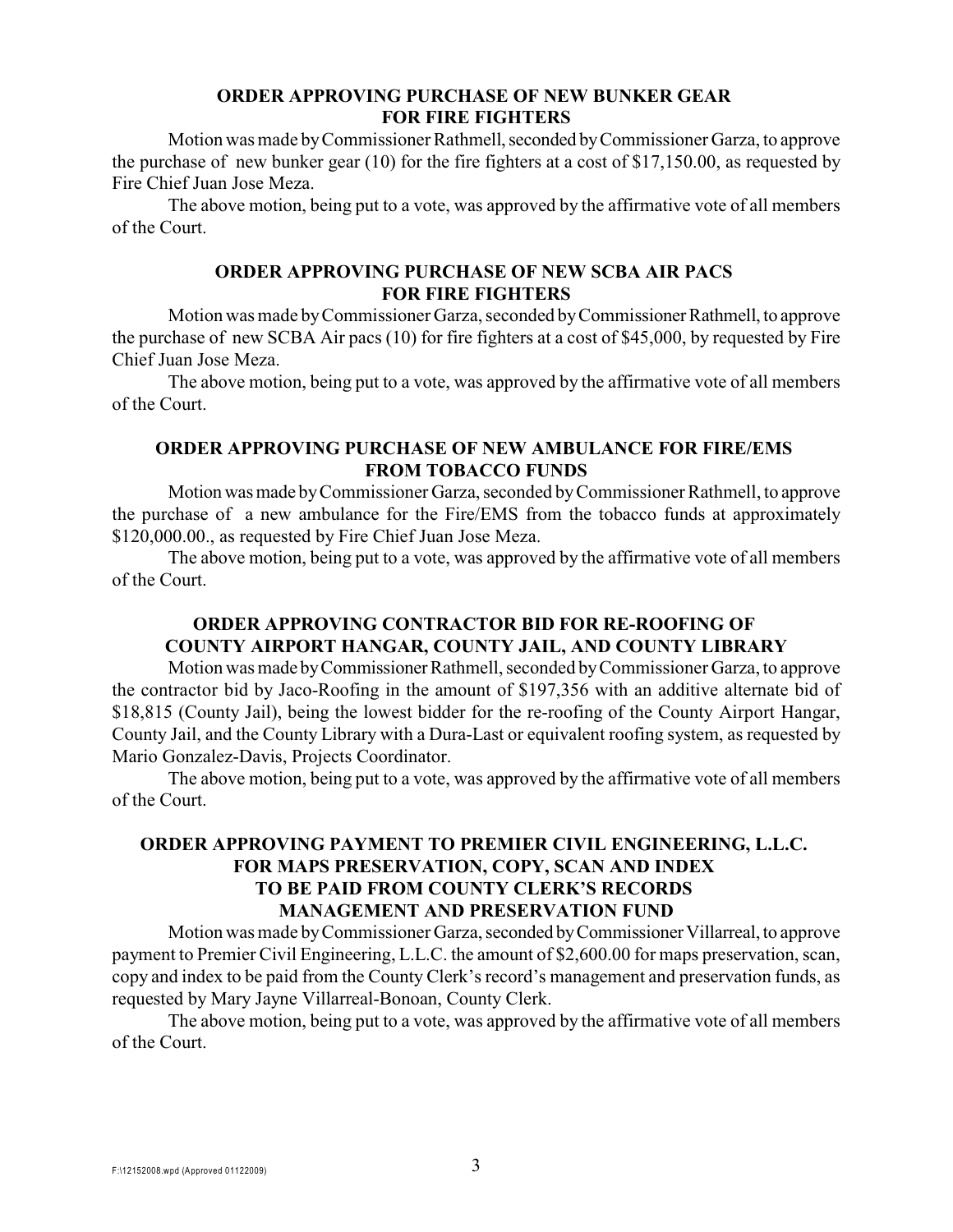### **ORDER APPROVING INSTALLATION OF SECURITY LIGHT ON HWY 16 AND 14TH STREET**

Motion was made by Commissioner Villarreal, seconded by Commissioner Rathmell, to approve installation of a security light on Hwy 16 and 14<sup>th</sup> Street, pole already exists, as requested by Commissioner Norberto Garza, Pct. 4.

The above motion, being put to a vote, was approved by the affirmative vote of all members of the Court.

### **ORDER APPROVING INSTALLATION OF SPEED HUMP ON ZAPATA STREET, BETWEEN 7<sup>TH</sup> AND 10<sup>TH</sup> STREET**

Motion was made by Commissioner Rathmell, seconded by Commissioner Villarreal, to approve installation of a speed hump on Zapata Street, between  $7<sup>th</sup>$  and  $10<sup>th</sup>$  Street, as requested by Commissioner Norberto Garza, Pct. 4.

The above motion, being put to a vote, was approved by the affirmative vote of all members of the Court.

#### **REPORTS/PUBLIC PARTICIPATION**

# **DISCUSSION AND UPDATE ON HOSPITAL PROJECT FOR ZAPATA BY FRANK SALAZAR**

Mr. Frank Salazar, with Valencia Development addressed Commissioners' Court regarding the hospital project for Zapata County. He stated that they have secured the Counties of Brooks, Starr and Jim Hogg and all hospitals will be identical. Physicians and specialists will work on a rotation basis. Cardiologist will work on contract basis. All physicians are screened. Indigent care pay is not a problem. However, immigration is a problem. The first hospital is in Brooks County (Falfurrias) and then Zapata. They would like to propose long term leasing. Dialysis center is waiting for Dr. Patel and the space is available. Additional health care providers will be available at all clinics and are also looking at including a dentist. They are hoping for construction to begin this Spring. Dr. Sands has been asked to be the medical director. They would absorb the costs of the County. Doctors that are contracted will be committed for a 10 year term. These facilities will run \$14-15 million dollars per site. Attorney Juan Rocha will take care of the legal part.

#### **ADJOURN**

Motion to adjourn was made by Commissioner Garza, seconded by Commissioner Villarreal,

and being put to a vote, was approved by the affirmative vote of all members of the Court.